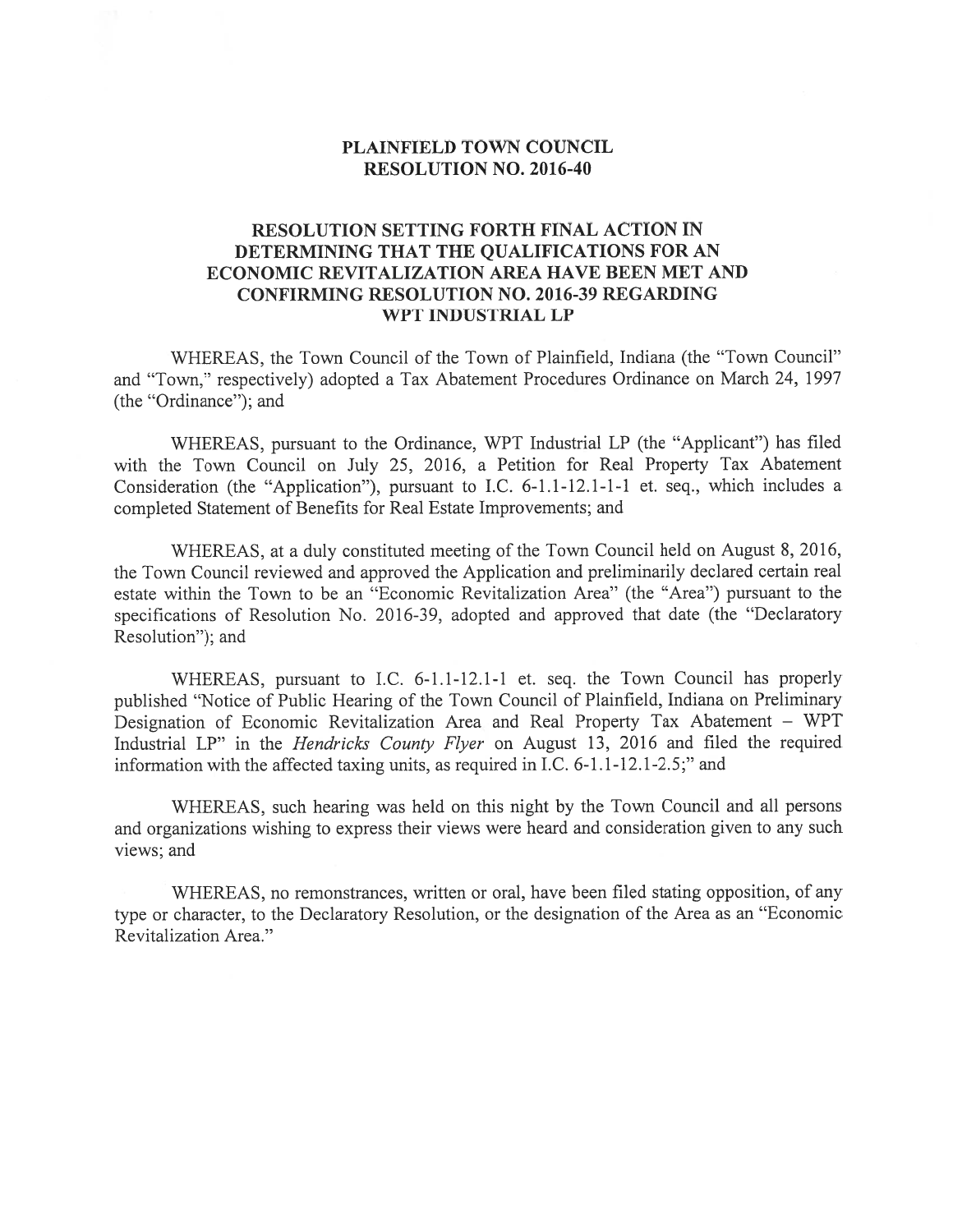## NOW, THEREFORE, BE IT RESOLVED BY THE TOWN COUNCIL OF THE TOWN OF PLAINFIELD, INDIANA AS FOLLOWS:

1. Findings of Fact. The Town Council states that the Area is now undesirable for, or impossible of, normal development and occupancy because of <sup>a</sup> lack of development, cessation of growth, deterioration of improvements or character of occupancy, age, obsolescence, substandard buildings or other factors that have impaired value or preven<sup>t</sup> normal development of property. The Town Council hereby finds the following:

- (a) The estimate in the Application of the value of the Applicant's project in the Application is reasonable;
- (b) The employment numbers in the Application, if any, are reasonably expected;
- (c) The salaries related to such employment, if any, are reasonable;
- (d) The benefits to be received from the Applicant's project are sufficient to justify the deduction; and
- (e) That, unless otherwise approved, any abatement for the Economic Revitalization Area shall have its abatement calculated in accordance with the standard abatement percentages shown on the chart attached as Exhibit A to this resolution and shall otherwise be in accordance with the Ordinance.

2. Compliance with the Ordinance and Indiana Law. It is hereby found by the Town Council that the Application complies with the Ordinance and Indiana Code 6.1.1-12.1-3.

3. Confirmation of the Declaratory Resolution. It is hereby declared by the Town Council that the Declaratory Resolution is in all respects hereby confirmed, and it is hereby stated that the qualifications for an economic revitalization area have been met by the Applicant as to the real estate described in Exhibit A of the Declaratory Resolution in accordance with the percentages shown for abatement on the attached Exhibit A.

4. Final Action. After legally required public notice, and after public hearing pursuan<sup>t</sup> to such notice, the Town Council hereby takes "final action," as that phrase is defined in I.C. 6-1.1-12.1-1 et. seq., on the date hereof, with regard to designation of the Area, approval of the Application, and the previous adoption of the Declaratory Resolution.

5. Effective Date. This resolution shall be effective immediately upon its passage, subject to any right of appeal as provided by Indiana law.

6. Filing with Hendricks County Authorities. Upon the adoption of this resolution, the Clerk-Treasurer of the Town shall cause <sup>a</sup> certified copy of this resolution to be filed with the Hendricks County Assessor and/or such other Hendricks County governmen<sup>t</sup> officials as shall be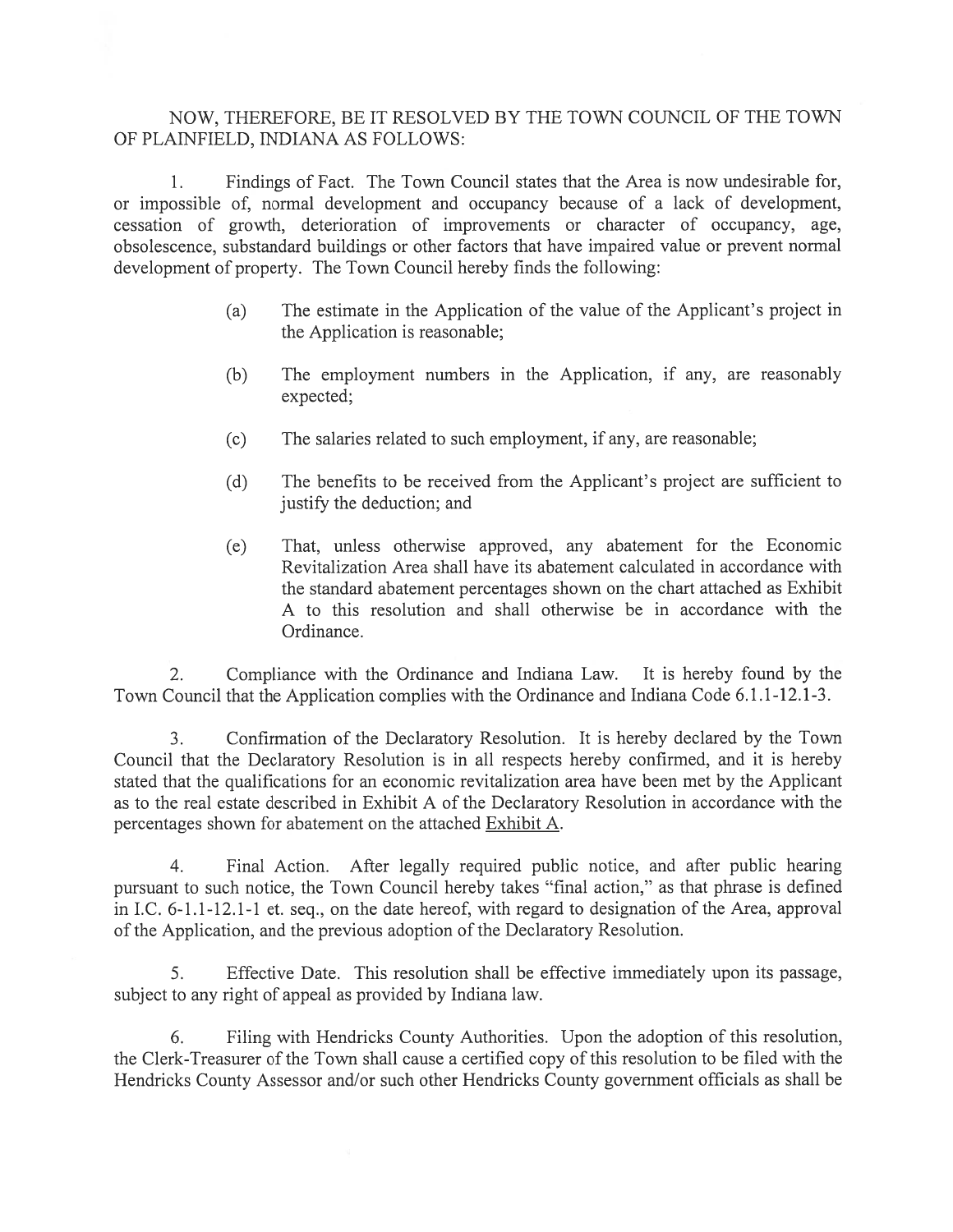necessary to make the Applicant eligible to file for real estate tax abatement as to the real property improvements contemplated by the Application heretofore reviewed and approved by the Declaratory Resolution and ratified and confirmed by this resolution.

Adopted by the Town Council of the Town of Plainfield, Indiana this 22<sup>nd</sup> day of August, 2016.

TOWN COUNCIL, TOWN OF PLAINFIELD HENDRICKS COUNTY, INDIANA Robin G. Brandgard, President  $\sqrt{euV}/U$ Kent McPhail cho Bill Kirchoff nce K. Angle In any Dan Bridget

,<br>ed by;

Wesley R. Bennett, Clerk-Treasurer of the Town of Plainfield, Indiana